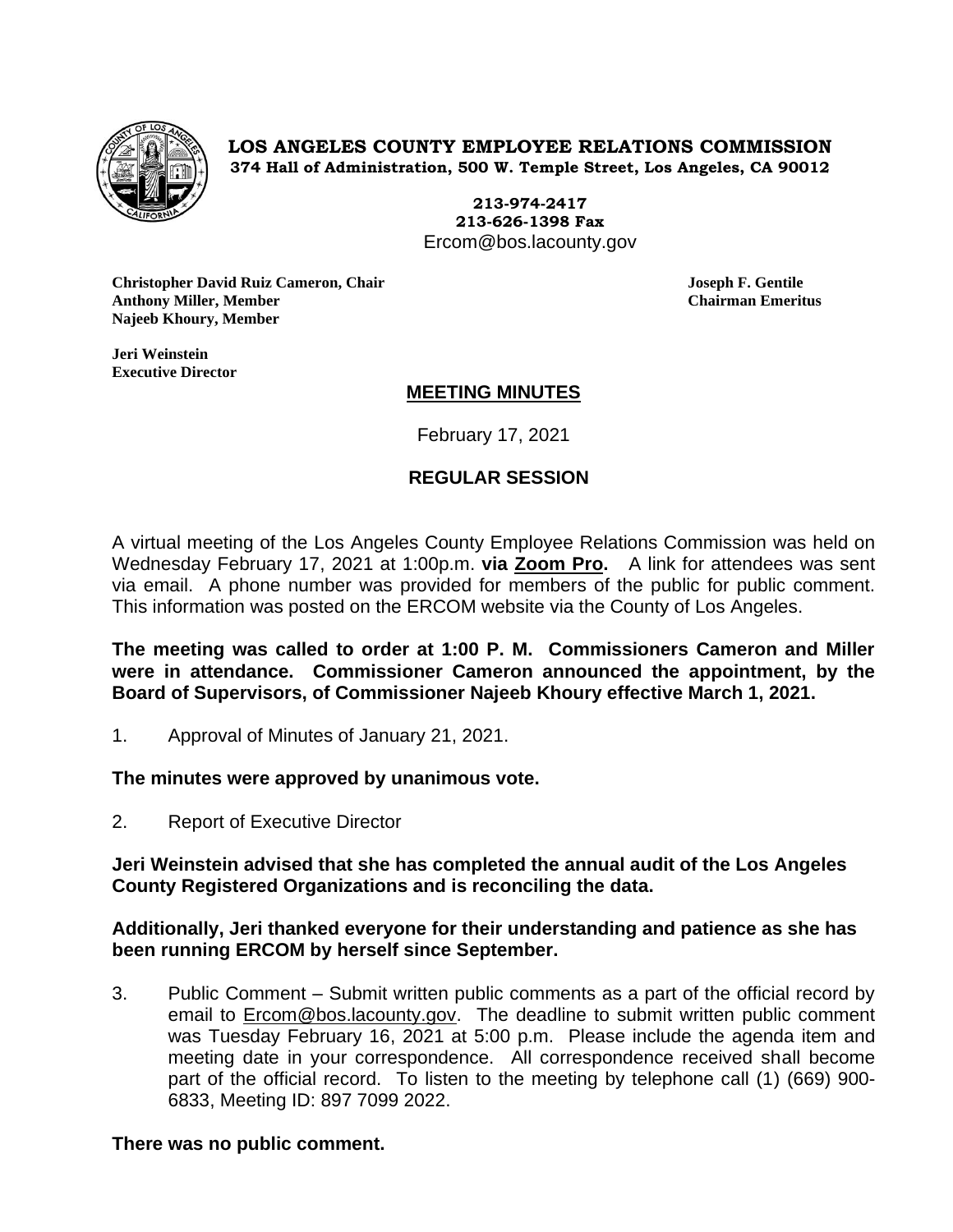- 4. Consideration of requests for **Unfair Practice Charges:**
	- **a.** American Federation of State, County & Municipal Employees **(AFSCME),**  Local 1083
		- -UFC 004-20 American Federation of State, County & Municipal Employees vs. Child Support Services Department (Refusal to Meet and Confer regarding a matter considered a change to working conditions, "hoteling") (Continued from July 30, 2020)

### **This matter was continued by mutual consent of the parties, as there is a settlement agreement under consideration.**

**b.** American Federation of State, County & Municipal Employees **(AFSCME),** Local 148

### **NONE**

- **c.** American Federation of State, County, & Municipal Employees **(AFCSME)** Local 685
	- -UFC 010-20 American Federation of State, County & Municipal Employees Local 685 vs. Probation Department (Failure to Negotiate New Absenteeism Policy) (Continued from October 22, 2020)

-County opposition and request for dismissal

**The County argued for dismissal of this matter and a Representative for AFSCME, Local 685, was not present. This matter has been on the agenda since October 22, 2020 and was argued at the January 21, 2021 and continued. This matter was dismissed by the Commission by unanimous vote.** 

- **d.** Association for Los Angeles Deputy Sheriffs **(ALADS)**
- **NEW** -UFC 001-21 Association for Los Angeles Deputy Sheriffs (ALADS) vs. Los Angeles County (Failure to engage in impact bargaining, as a result of Measure J budget cuts, that affected wages, hours, and conditions of employment.)

**The County requested a continuance of this matter for 30 days to retain outside counsel. There was no opposition from ALADS. Unanimous motion to continue.**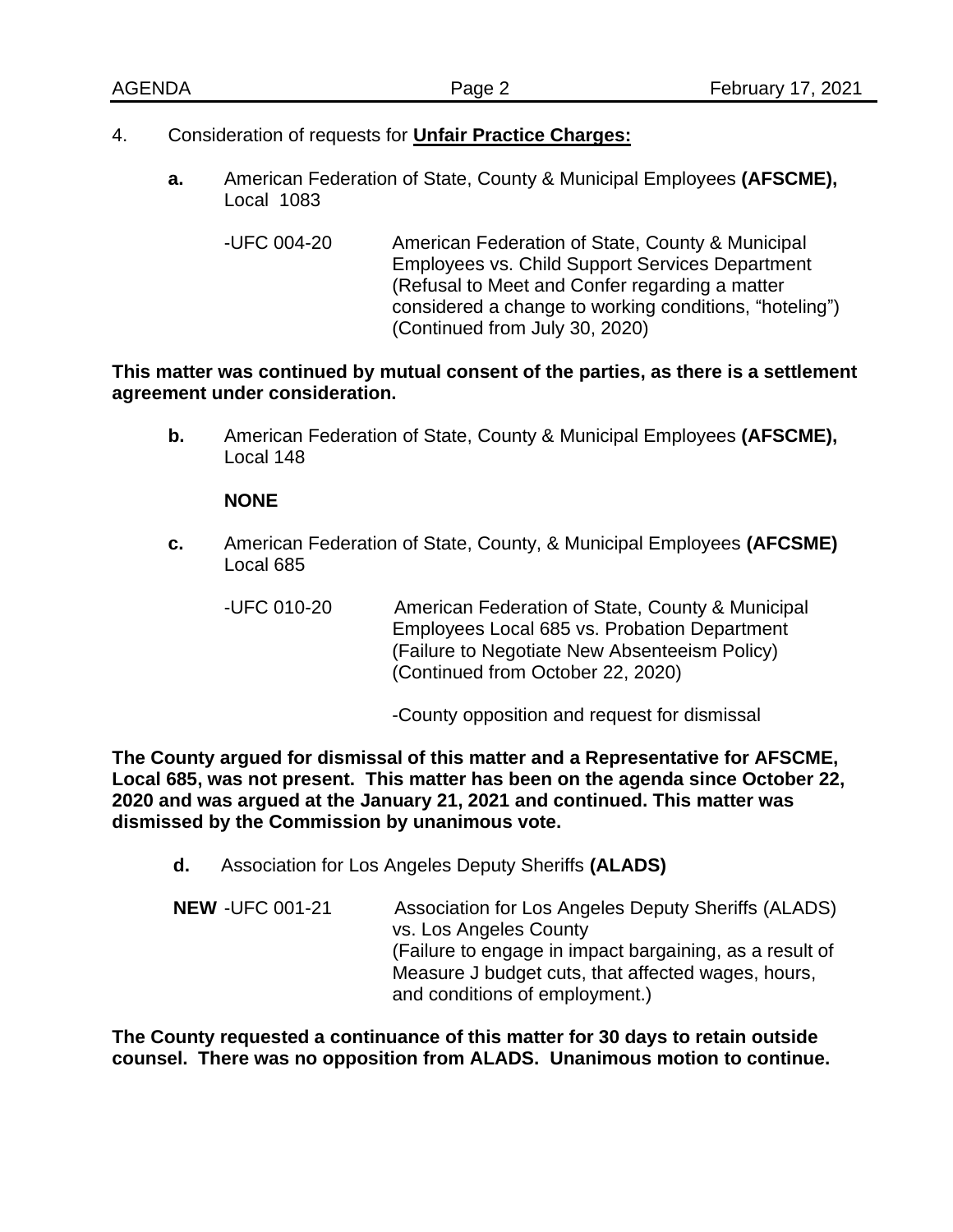**NEW** -UFC 002-21 Association for Los Angeles Deputy Sheriffs (ALADS) vs. Los Angeles County Sheriff's Department (Violation of the Employee Relations Ordinance 5.04.070 by intimidation, coercion, discrimination, etc, for employees exercising their rights under the Ordinance)

> ALADS Request to hold Factfinding in Abeyance pending UFC resolution.

Respondent's Opposition to Request for Injunctive Relief (Holding Factfinding in Abeyance)

**The Executive Director requested a continuance on this matter due to the potential of a settlement. ALADs representative Will Aitchison withdrew his request to hold factfinding in abeyance pending settlement discussions. Mr. Aitchison addressed the Commission and recommended that during the upcoming project, the revision of the ERCOM Rules and Regulations, distinct time frames for submission of documents are included, to allow appropriate responses to arguments for all parties. This matter was continued.** 

**e.** California Association of Professional Employees **(CAPE)**

-UFC 016-19 California Association of Professional Employees (**CAPE)** vs. Assessor's Office (P. Thomas/Interfering with Participation in Union Activity) (Continued from October 28, 2019)

# **The matter was continued by the Union.**

-UFC 018-19 California Association of Professional Employees (**CAPE)** vs. Department of Beaches and Harbors (L. Phan/Interfering with Participation in Union Activity) (Continued from October 28, 2019)

### **This matter was continued by the Union.**

**f.** Los Angeles/Orange Counties Building & Construction Trades Council AFL-CIO

-UFC 004-19 LA/Orange Counties Building & Construction Trades vs. **AMENDED** Los Angeles County Sheriff's Department (Facility Services Bureau) (Retaliation) (Continued from April 22, 2019)

**This matter was continued and will be withdrawn on the March 22, 2021 agenda per the Union.**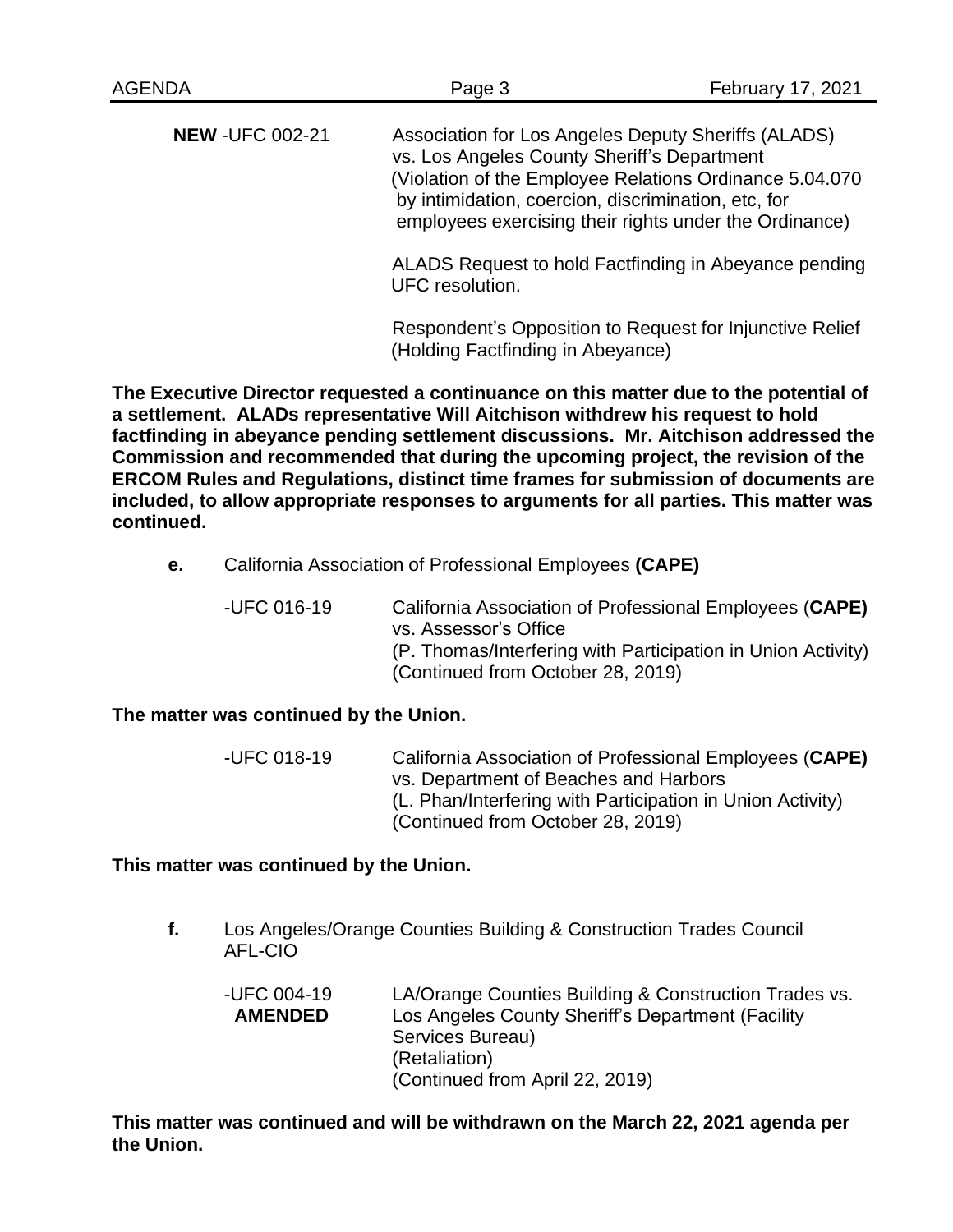**g.** Professional Peace Officers Association (**PPOA**)

### **NONE**

- **h.** Service Employees International Union
	- -UFC 014-20 Service Employees International Union (**SEIU**), Local 721 vs. Department of Health Services (**DHS**) (Failure to Negotiate matters that are mandatory subjects of bargaining, including changes to working conditions, contracting out bargaining unit work, failure to provide requested information). (Continued from November 18, 2020)

### **This matter was continued at the request of the County while they retain outside counsel.**

-UFC 016-20 Service Employees International Union (**SEIU**), Local 721 vs. Department of Public Social Services (**DPSS**) (Changes to working conditions regarding Call Center Eligibility Workers without bargaining with SEIU, Changes to evaluation practices for Call Center Eligibility Workers, without bargaining with SEIU, Failure to provide 8 categories of documents and information necessary for SEIU to determine if there was a change to working conditions, transferring of duties from one classification to two other classifications without bargaining with the SEIU. (Continued from January 21, 2021)

**The Union requested that this matter be sent for Hearing. There was no opposition from the County. The Commission moved the matter to Hearing.** 

### 5. Request to **Withdraw Unfair Practice Charge**

-UFC 013-20 Association for Los Angeles Deputy Sheriffs (**ALADS**) vs. Los Angeles Sheriff's Department (**LASD**) (Failure to process grievance)

Reason: Grievance processed

**This matter is continued at the request of the Union.**